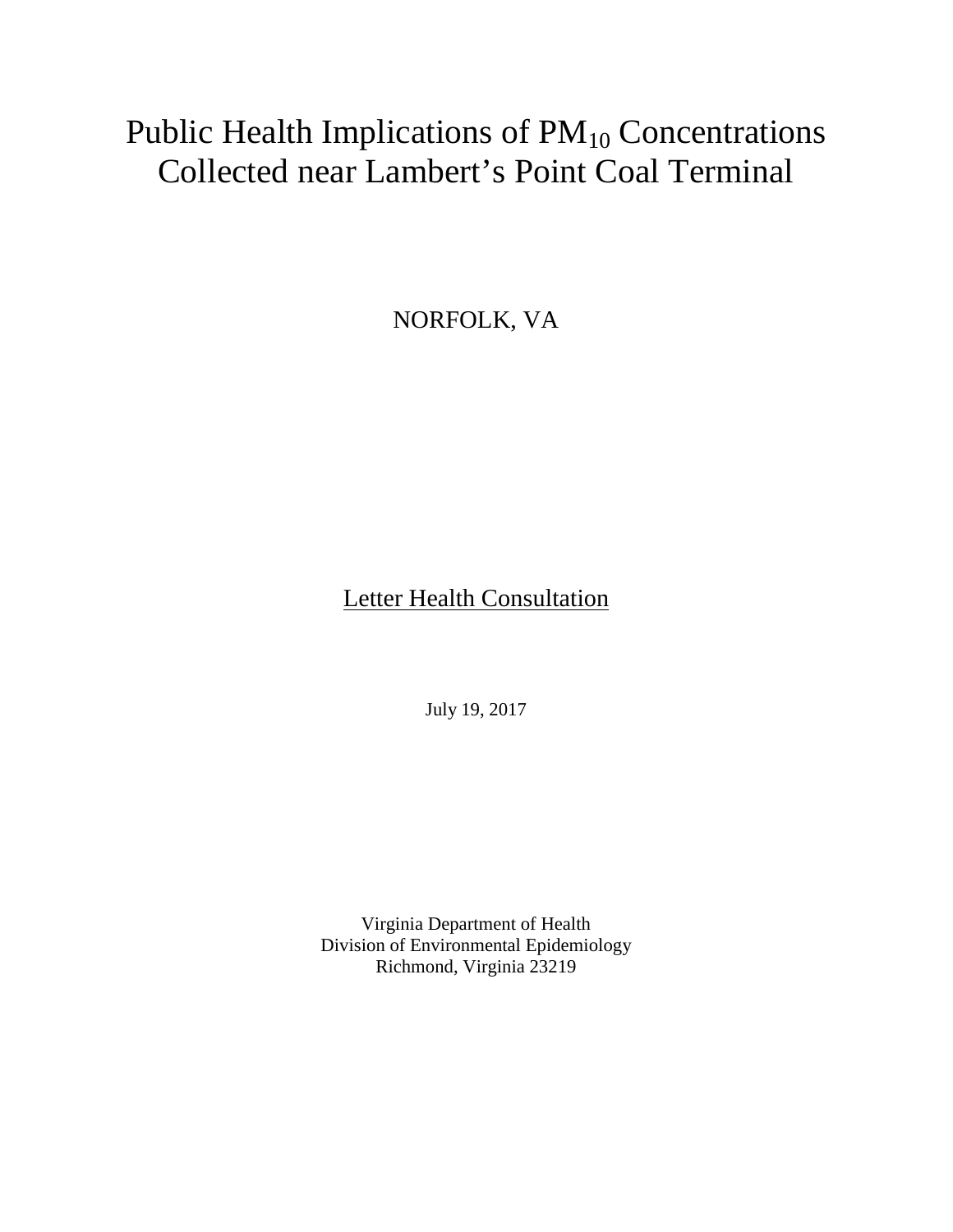

*COMMONWEALTH of VIRGINIA*

*Department of Health*

**MARISSA J. LEVINE, MD, MPH PO BOX 2448 TTY 7-1-1 OR STATE HEALTH COMMISSIONER RICHMOND, VA 23218 1-800-828-1120**

July 19, 2017

Demetria Lindsay, MD District Director Norfolk City Health District 830 Southampton Ave. Ste. 200 Norfolk, VA 23510

Dear Dr. Demetria Lindsay,

This letter is in response to your request for the Virginia Department of Health (VDH) to examine potential public health implications of particulate matter measuring 10 microns ( $PM_{10}$ ) and less generated by the Norfolk Southern's Coal Pier in Norfolk, Virginia. Through a cooperative agreement with the Agency for Toxic Substances and Disease Registry (ATSDR), VDH evaluated air monitoring results provided by the Virginia Department of Environmental Quality (DEQ) to determine if  $PM_{10}$  is present at levels that could be harmful to the surrounding community.

# **BACKGROUND AND DISCUSSION**

In response to community members' concerns about coal dust originating from Norfolk Southern Railway Company's (NS) operations at Lambert's Point coal terminal NS agreed to operate three PM<sub>10</sub> ambient air monitors near its Lambert's Point coal pier. Following DEQ approval of the monitoring plan, NS began initial operation of the monitors on August 1, 2015. Monitors were located at the Hampton Roads Sanitary Department's (HRSD) facility to the north of the coal piers and to the east of the NS pier administration building (ADMIN). A second collocated monitor was placed at the HRSD in May 2016. See map in attachment for approximate location of the monitors.

#### *Demographics and community health concerns*

Norfolk, VA has a total population of 242,803 according to the 2010 census. Of this population, 114,304 (47.1%) identify as White, 104,672 (43.1%) identify as Black, 16,144 (3.6%) identify as Hispanic, and 7,999 (3.3%) identify as Asian. Children under the age of 5 make up 6.8% of the population. Further, adults between the ages of 18 and 65 make up 79.2% of the population and adults older than 65 make up 9.4 % of the population (U.S. Census Bureau, 2010).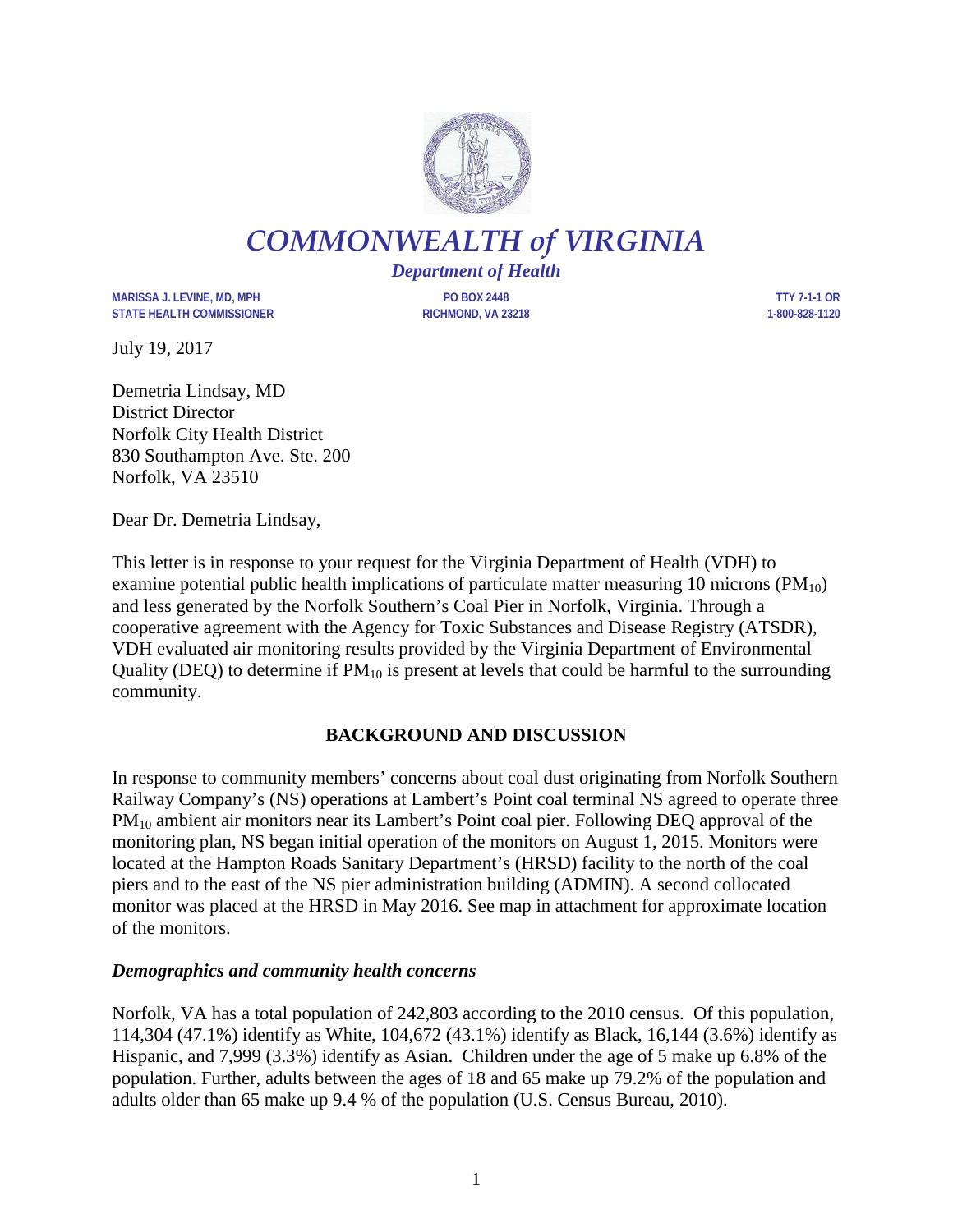Multiple community members and leaders have expressed concerns about the impact of NS operations, particularly the impact the "loader" has on ambient air quality. Meetings were held with community members, the local health department, DEQ, and VDH to discuss this issue. The importance of monitoring particulate matter measuring 2.5 microns and less ( $PM_{2.5}$ ),  $PM_{10}$ , and metal speciation for health impact was discussed. NS voluntarily agreed to  $PM_{10}$  ambient air monitoring and it was understood that if  $PM_{10}$  results were exceedingly high  $PM_{2.5}$  monitoring would be considered.  $PM<sub>2.5</sub>$  is discussed in the attachment.

### *Environmental monitoring and results*

PM<sub>10</sub> was measured using a Tisch Environmental Model TE-7060V high volume sampler. Samples were collected once every six days, with the sampler operating for a 24-hour period. Pre-weighted filters were collected after the completion of each sampling period and  $PM_{10}$ concentration was calculated at the SWA laboratory in Charlottesville, VA. The maximum concentrations reported from August 1, 2015 – July 31, 2016 at ADMIN and HRSD sites were 31.29 and 40.21  $\mu$ g/m<sup>3</sup>, respectively. The average PM<sub>10</sub> concentrations reported for ADMIN and HRSD were 14.46 and 17.58  $\mu$ g/m<sup>3</sup>, respectively.

From May 3, 2016 to August 10, 2016 a collocated sampler was installed at HRSD to measure the instruments precision. Samples were collected every three days until August 10, 2016. During this time frame, 16 valid pairs as defined by DEQ were identified among the collocated samplers. The coefficient of variation between the two samplers was acceptable, 5.5% (less than 10% is considered acceptable).

|  |                                                                              | Table 1: August 1, 2015-July 31, 2016 Results; Twenty-four nour PM <sub>10</sub> Sampling |          |
|--|------------------------------------------------------------------------------|-------------------------------------------------------------------------------------------|----------|
|  | <b>Results and Comparison Values</b> (all units in $\mu$ g/m <sup>3</sup> )* |                                                                                           |          |
|  |                                                                              |                                                                                           | Number 1 |

**Table 1: August 1, 2015-July 31, 2016 Results; Twenty-four hour PM10 Sampling** 

| Sample<br>Location | Average | <b>High</b> | Low  | <b>Number</b><br><b>of</b><br><b>Samples</b> | $PM_{10}$ NAAQS 24 Hr | <b>Number</b><br><b>of</b><br>samples<br>exceeding<br><b>NAAQS</b> |
|--------------------|---------|-------------|------|----------------------------------------------|-----------------------|--------------------------------------------------------------------|
| <b>ADMIN</b>       | 14.46   | 31.29       | 6.58 | 69                                           | 150                   |                                                                    |
| <b>HRSD</b>        | 17.58   | 40.21       | 4.54 | 74                                           |                       |                                                                    |

\*(*Source:* DEQ) **PM10**=Particulate Matter 10 micrometer in size or less **NAAQS**=National Ambient Air Quality Standards (not to be exceeded more than once per year on average over three years).

In compliance with quality assurance project plan, quarterly calibrations of the samplers were performed by Simpson Weather Associates (Charlottesville, VA) and the operational integrity of the samplers was further validated by a performance audit conducted by Environmental Standards in June 2016. Most of the Environmental Standards' findings were considered minor and non-serious and inconsequential to the overall concentrations reported at both ADMIN and HRSD sampling sites.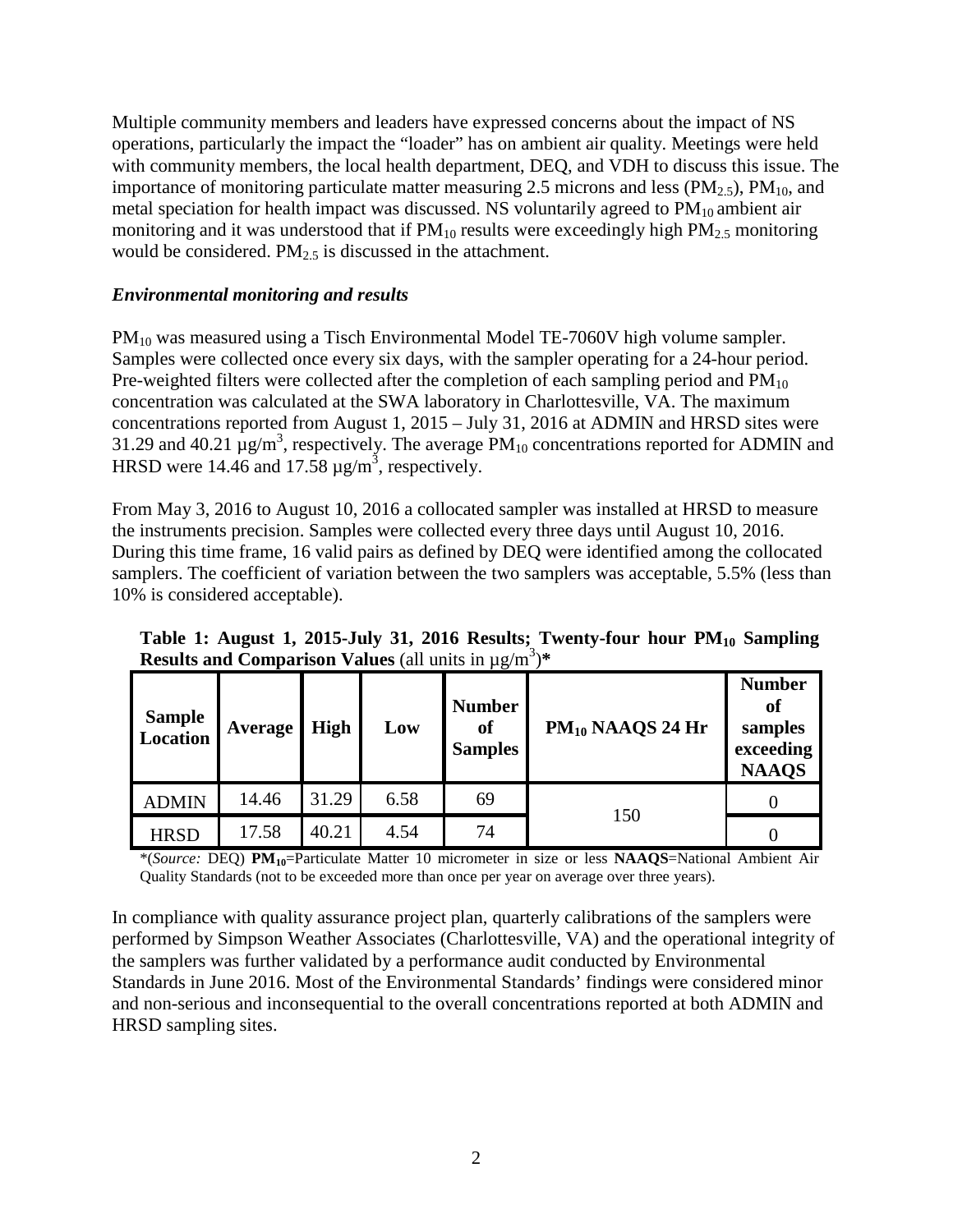#### *Public Health Implications*

When people are exposed to chemicals the exposure does not always result in adverse health effects. The type and severity of health effects that may occur in an individual from contact with contaminants depend on the toxicological properties of the contaminants, how much of the contaminant an individual is exposed, and how often and long the individual is exposed. Once exposure occurs, characteristics such as age, sex, nutritional status, genetics, lifestyle, and health status of the exposed individual influence how the individual absorbs, distributes, metabolizes, and excretes the contaminant. These factors and characteristics influence whether exposure to a contaminant could or would result in adverse health effects (ATSDR 2005).

#### *Particulate Matter (PM10)*

Particulate matter measuring 10 μm or less are capable of bypassing the body's defense mechanisms (nose, mouth, and throat) that are intended to filter larger particles. These particles can reach deep into the respiratory tract. Additionally, these particles have been associated with increased hospital admissions, exacerbation of asthma, changes in lung function, inflammation, and premature death in individuals with lung and heart disease.  $PM_{10}$  are generated by the grinding and abrasion of solids and are usually found near roadways and near industrial sites. In 1987, EPA promulgated a new air quality standard for ambient particulate matter that applies to particulate matter measuring 10  $\mu$ m or less. This standard limits 24-hour average PM<sub>10</sub> air concentrations to 150  $\mu$ g/m<sup>3</sup>. This value is protective of sensitive individuals including asthmatics, the elderly, and children (EPA 2012c).

The concentration of  $PM_{10}$  detected in ambient air at both sites is well below the NAAQS  $PM_{10}$ standard which is protective of sensitive individuals including asthmatics. The concentrations are also consistent with  $PM_{10}$  monitoring from across Virginia (see attachment).

#### *Limitation to evaluating health*

PM<sub>10</sub> samples were collected to address concerns about coal dust originating from NS. Although a proportion of  $PM_{10}$  samples collected may contain  $PM_{2.5}$ , VDH recognizes the importance of collecting  $PM_{2.5}$  samples.  $PM_{2.5}$  samples are preferred to fully understand the impact particulate matter may have on health.

#### **CONCLUSION**

Exposure to  $PM_{10}$  near the sampling sites in Norfolk, VA, is not expected to harm people's health because the average concentration and the highest concentration reported for  $PM_{10}$  are below the NAAQS.

#### **RECOMMENDATION**

VDH recommends that the air quality results and associated conclusions be provided to the community.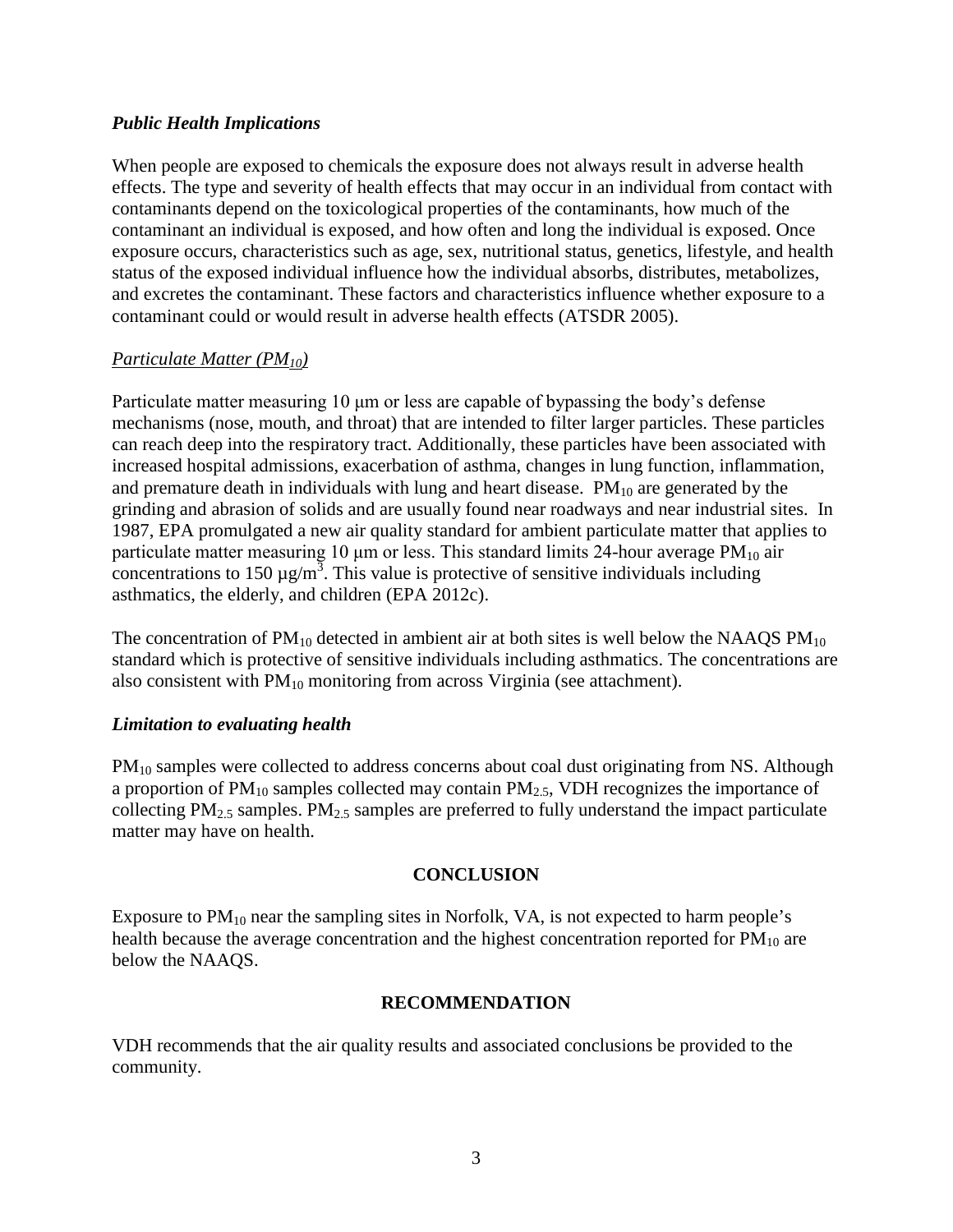I trust that the above information will be of help to you. Should you have any additional questions, or need assistance with community communications, please contact the VDH Division of Environmental Epidemiology at (804) 864-8182 or at 109 Governor Street, Richmond, VA 23219.

Dwight Flammia, Ph.D. State Public Health Toxicologist Virginia Department of Health 109 Governor Street Richmond, VA 23219

*This report was supported in part by funds provided through a cooperative agreement with the Agency for Toxic Substances and Disease Registry, U.S. Department of Health and Human Services. The findings and conclusions in these reports are those of the author(s) and do not necessarily represent the views of the Agency for Toxic Substances and Disease Registry or the U.S. Department of Health and Human Services. This document has not been revised or edited to conform to agency standards.*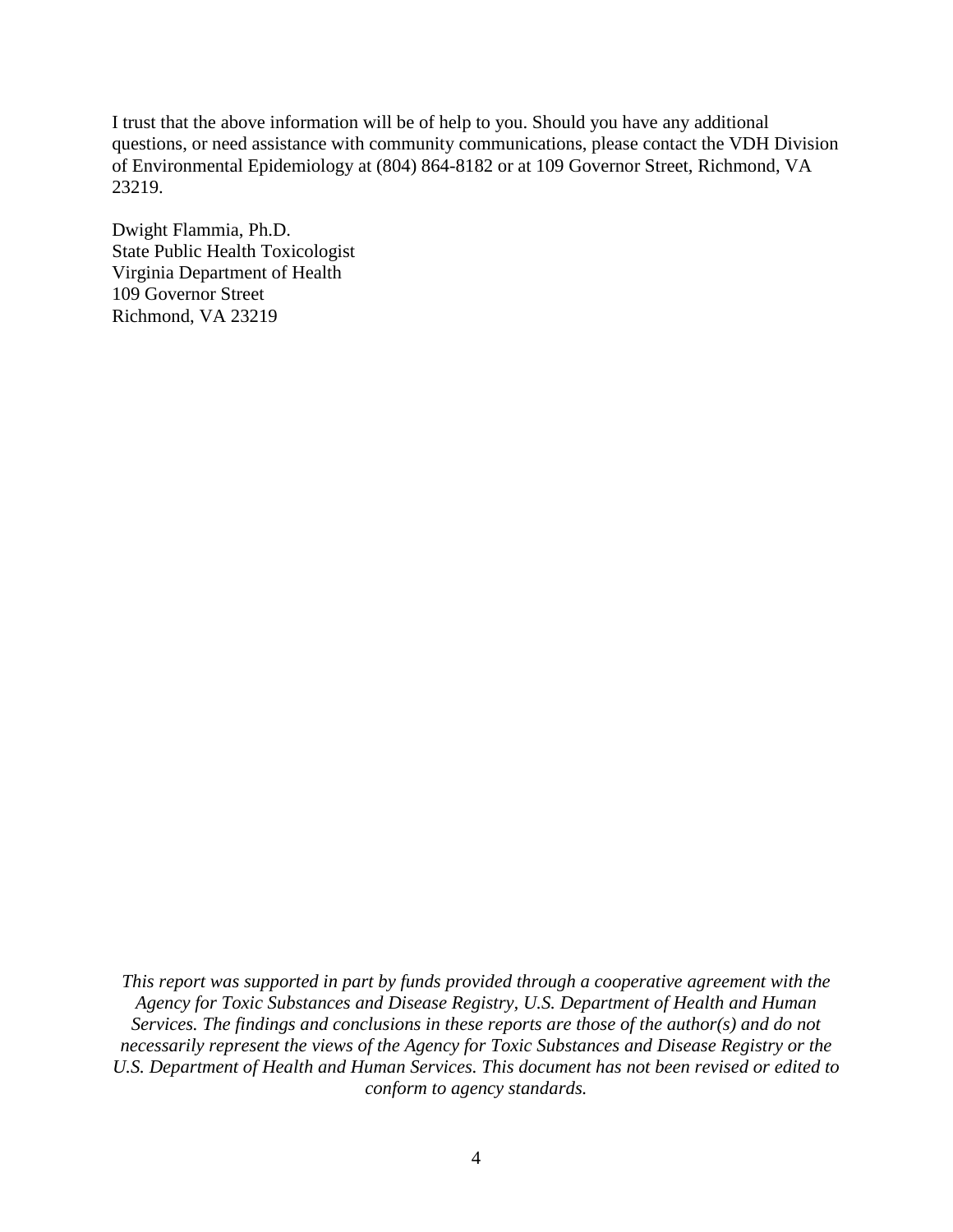#### **Attachments**



**Map of Norfolk Southern Coal Pier and approximate location of monitoring stations.**

HRSD = HRSD monitoring station. ADMIN = ADMIN monitoring station

# **PM10 Monitoring Results from Across the State**

PM10 sample results from Norfolk and other sites in VA are provided for comparison in the tables below. $<sup>1</sup>$  $<sup>1</sup>$  $<sup>1</sup>$ </sup>

| <b>Site</b>                | 2013      |                     | 2014      |                     | 2015      |           | >150                          |
|----------------------------|-----------|---------------------|-----------|---------------------|-----------|-----------|-------------------------------|
|                            | $1st$ Max | 2 <sup>nd</sup> Max | $1st$ Max | 2 <sup>nd</sup> Max | $1st$ Max | $2nd$ Max | $\frac{1}{2}$ /m <sup>3</sup> |
| (23-A) Carroll Co.         | 34        | 22                  | 19        | 19                  | 38        | 26        |                               |
| $(134-C)$ Winchester       | 21        | 19                  | 19        | 17                  | 33        | 23        |                               |
| (72-M) Henrico Co.         | 26        | 22                  | 26        | 23                  | 40        | 27        |                               |
| $(154-M)$ Hopewell         | 23        | 19                  | 26        | 22                  | 25        | 22        |                               |
| $(82-C)$ King William Co.* | 27        | 22                  | 29        | 24                  | 32        | 27        |                               |
| $(179-K)$ Hampton          | 22        | 19                  | 25        | 18                  | 27        | 26        |                               |
| $(181-A1)$ Norfolk         | 29        | 21                  | $45**$    | 23                  | 24        | 24        |                               |
| (130-E) Fredericksburg     | 29        | 21                  | 26        | 21                  | 29        | 27        |                               |

# **2013-2015 PM10 24-Hour Average Concentrations (units in µg/m3 )**

**\***Did not meet completeness criteria for 2014. **\*\***Max influenced by construction activity. **Standard for PM10:** 24 hour concentration not to exceed 150  $\mu$ g/m<sup>3</sup> more than once per year averaged over three years.

#### **The location of the Norfolk sampling site in the above table**.

| <b>STATION</b><br><b>NUMBER</b> | <b>POLLUTANTS</b>                     | <b>LOCATION</b>                    | <b>EPA ID</b> | <b>CITY/COUNTY</b> | LAT/LONG  |
|---------------------------------|---------------------------------------|------------------------------------|---------------|--------------------|-----------|
| l 181-A1                        | CO, SO <sub>2</sub> , NO <sub>2</sub> | <b>NOAA Property</b>               | 51-710-0024   | <b>INorfolk</b>    | 36.85555  |
|                                 | . PM2.5<br>PM10.                      | 12 <sup>nd</sup> and Woodis Avenue |               |                    | -76.30135 |

<span id="page-5-0"></span><sup>&</sup>lt;sup>1</sup> [http://www.deq.virginia.gov/Portals/0/DEQ/Air/AirMonitoring/Annual\\_Report\\_2015.pdf](http://www.deq.virginia.gov/Portals/0/DEQ/Air/AirMonitoring/Annual_Report_2015.pdf) last accessed June 2017.